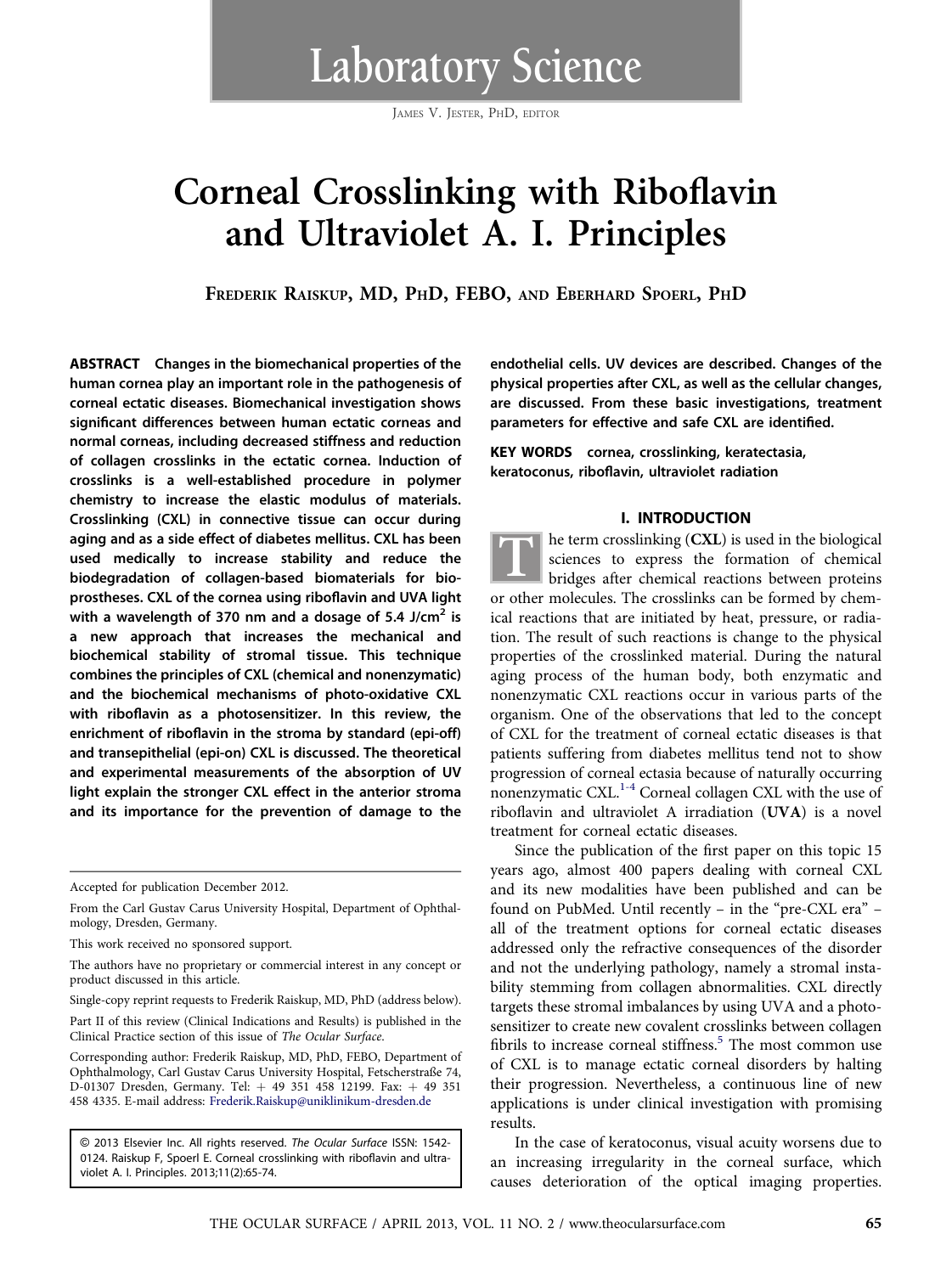#### **OUTLINE**

- I. Introduction
- II. Principles of CXL
	- A. Mechanical Stability of Tissues and Crosslinks Containing Collagen
	- B. CXL Production
		- 1. Physiological Basis
		- 2. Photo-Oxidative CXL with Riboflavin and UVA Light
	- C. Enrichment of Riboflavin in the Stroma
		- 1. Standard or "Epithelium-Off" Method
		- 2. Transepithelial or "Epithelium-On" Method
		- 3. Direct Application
		- 4. Iontophoresis
	- D. Absorption of the UV Radiation in the Cornea
- III. UV Devices
- IV. Effects and Evidence of CXL
	- A. Ex Vivo Evidence
	- B. Collagen CXL: A Nonthermal Process
	- C. Greater CXL in the Anterior Cornea
	- D. The Influence of CXL on Intraocular Pressure Measurement
	- E. Cellular Changes after CXL
		- 1. Epithelial Cells
		- 2. Keratocytes
		- 3. Endothelial Cells
	- 4. Nerves
- V. CXL in Thin Corneas
- VI. Safety of CXL
- VII. Summary and Conclusions

Although in keratoconus, the total collagen content of the cornea does not differ significantly from that of the normal cornea, corneal stiffness is decreased by a factor of approximately  $0.7<sup>6</sup>$  $0.7<sup>6</sup>$  $0.7<sup>6</sup>$ . This suggests that disruption of the CXL within (eg, within tertiary and quaternary structure) and/or between the collagen molecules must be present. Reduction of the CXL has been discussed as a cause of keratoconus, among other things, $7$  but no experiments to correct this pathological condition have been undertaken.

A similar reduction of corneal stiffness also occurs after laser in situ keratomileusis (LASIK), where in very rare cases, owing to complex causes (eg, pre-existing keratoconus, excessive tissue ablation, connective tissue diseases, etc.), keratectasia can develop. LASIK weakens the biomechanical stiffness of the cornea because the effective corneal thickness is reduced as a result of the thickness of the flap plus the depth of the ablation. If the remaining corneal stroma can no longer entirely compensate for the higher mechanical tension (force per cross-sectional area), then there will also be a bulging of the cornea with a deterioration of the optical imaging properties.<sup>[8](#page-7-0)</sup>

The goal of collagen CXL with riboflavin/UVA light is to artificially increase the degree of crosslinks in the corneal

stroma and thus to reestablish sufficient mechanical stability. In this review (Part I), the fundamentals of photo-oxidative collagen CXL with riboflavin and UV light are described. Clinical applications of CXL are discussed in Part II, which is published in the Clinical Practice section of this journal.

# II. PRINCIPLES OF CXL

# A. Mechanical Stability of Tissues and Crosslinks Containing Collagen

The mechanical stability of the cornea is primarily determined by the structure of the collagen molecules and their spatial arrangement, that is, by the long collagen fibrils, which branch but nevertheless extend from limbus to limbus. Crosslinkages stabilize this mechanical state and also prevent the collagen fibrils in the curved cornea from sliding apart. Pathological changes to the tissue occur because of either an increase in the degree of crosslinkage (eg, in diabetes mellitus or scars) or a decrease (eg, in Ehlers-Danlos syndrome).

The maintenance of the physiological function of the degree of crosslinkage must be very well regulated. With age alone, the number of crosslinks, along with the rigidity of the structures, increases.<sup>[9,10](#page-7-0)</sup> This can be observed in the cornea, the skin, the ocular lens, the blood vessels, and the cartilage of the joints. Sunlight and smoking $11,12$  cause analogous changes. The biochemical process of CXL is exploited to stabilize the tissues that contain collagen, $^{13}$  for collagen-based implants and tissue constructions used in tissue engi-neering,<sup>[14](#page-7-0)</sup> and in the treatment of keratoconus<sup>[15](#page-7-0)</sup> or for kera-tectasia following LASIK.<sup>[16,17](#page-7-0)</sup>

# B. CXL Production

# 1. Physiological Basis

Under physiological conditions, collagen molecules are enzymatically crosslinked in the extracellular space by the enzyme lysyl oxidase after they have left the cell (post-trans-lationally).<sup>[18](#page-7-0)</sup> The collagen thereby attains its natural firmness, stability, and tissue-specific elastic properties. Lysyl oxidase transforms the amino groups of certain amino acids into aldehyde groups, and these groups can either spontaneously react with neighboring aldehyde groups in an aldol condensation reaction or react with ε-amino groups of amino acids to create covalent, aldimine crosslinkages. In Ehlers-Danlos syndrome, for example, there is a lysyl oxidase deficiency; in keratoconus, it is assumed that a lysyl oxidase gene defect is present<sup>[19,20](#page-7-0)</sup> or that an increased pH level in the tear liquid, seen with keratoconus, interferes with the activity of the lysyl oxidase<sup>21</sup>; and with keloids and scars, the activity of this enzyme is heightened. $^{22}$  $^{22}$  $^{22}$ 

In addition, nonenzymatic CXL can be produced  $by<sup>23</sup>$  $by<sup>23</sup>$  $by<sup>23</sup>$ :

1) Chemical CXL agents (glutaraldehyde, formaldehyde, diphenylphosphoryl, nitroalcohole,  $24.25$  genipin<sup>[26,27](#page-7-0)</sup>). The preferred use of these agents is for the modification of the properties of tissues containing collagen in the process of tissue engineering.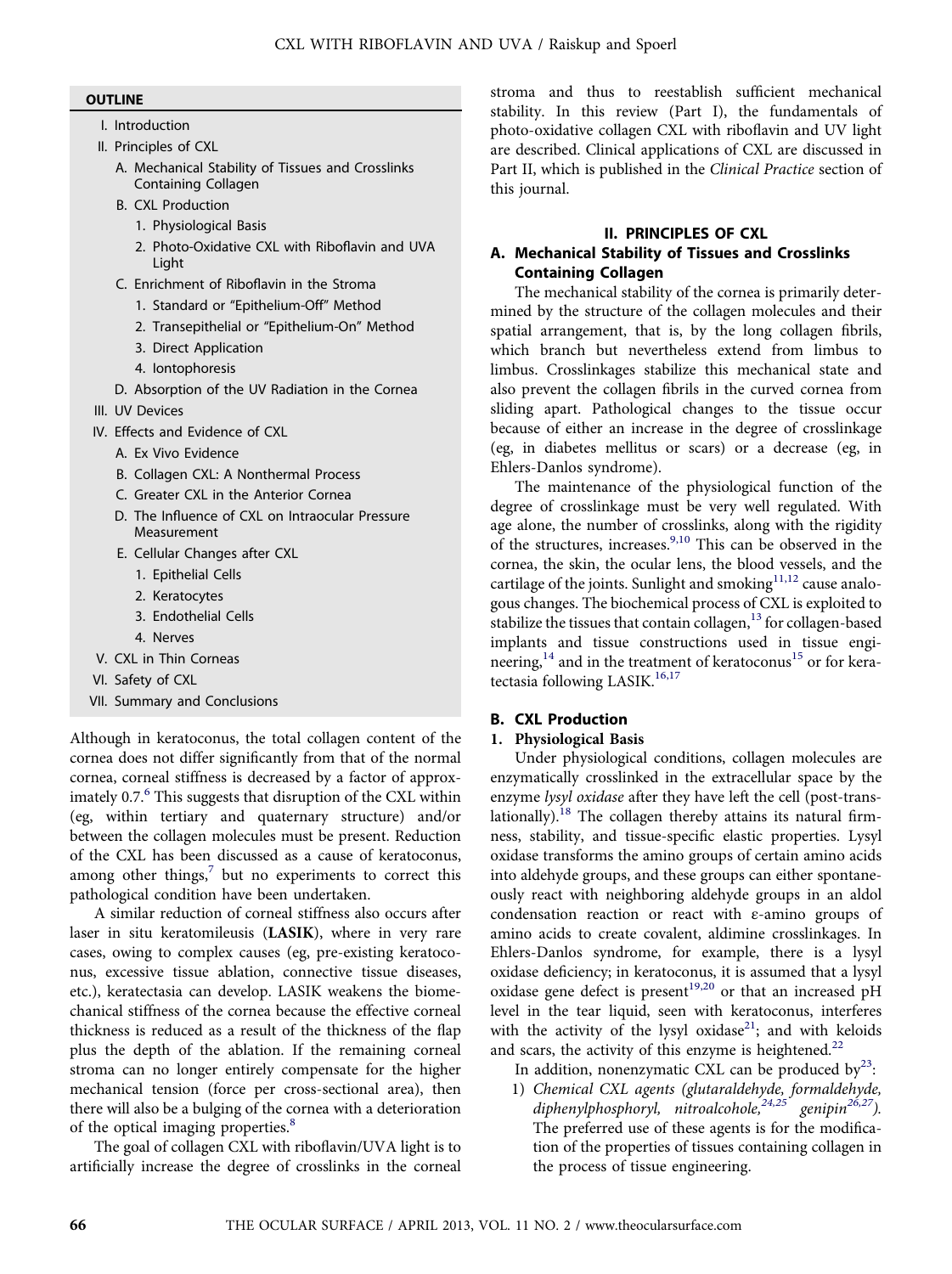- 2) Sugar aldehydes (advanced glycation endproducts [AGEs]). With age, and particularly in diabetes mellitus, these sugar crosslinkages increase. These AGEs-linkages have a protective effect against the development of keratoconus (prevention or a decrease in the severity of the keratoconus).<sup>[28,29](#page-7-0)</sup>
- 3) Photo-oxidative CXL (UV, ionizing radiation).

2. Photo-Oxidative CXL with Riboflavin and UVA Light The photo-oxidative CXL method with riboflavin and UVA light was chosen for stiffening of the cornea because it has a localized effect, a short period of therapy is sufficient, and it leaves the transparency of the cornea unaltered. Riboflavin (vitamin  $B_2$ ) is also used as a coloring agent in food processing (eg , vanilla pudding). It is nontoxic and is bioavailable as medication. In this photochemical reaction, radicals are created by UV light. To increase the effectiveness of this process in the presence of UV radiation, riboflavin, a special photosensitizer (transfer molecule), is used. If riboflavin absorbs energy from UV light, it excites (excited singlet riboflavin<sup>[1](#page-7-0)</sup>RF\*, lifetime 10<sup>-8</sup>s). In an exchange mechanism, the excited singlet riboflavin is transformed into a tripletexcited riboflavin ( ${}^{3}$ RF\*, lifetime 10<sup>-2</sup>s).<sup>[30](#page-7-0)</sup> Thus, type I and type II reactions can be differentiated (Figure 1). For type II reactions, oxygen is necessary to form singlet oxygen. Singlet oxygen is the physically excited form of the oxygen mole- $\text{cube}^{31}$  $\text{cube}^{31}$  $\text{cube}^{31}$ ; the number of electrons does not change, but, rather, the spin, ie, the direction in which an electron is turning, changes. Through interaction with triplet oxygen  $(^{3}O_{2})$ , very reactive singlet oxygen  $(^1O_2)$ , an oxygen radical that continues to interact with the carbonyl group of collagens, is created. However, if the necessary oxygen is depleted by UV, then type I reactions dominate.<sup>[32](#page-7-0)</sup> In CXL, both reactions take place.

In this photochemical process, active locations along the molecule chain react with each other, intermolecularly or intramolecularly, and create covalent connections between the amino acids (especially histidine, hydroxyproline, hydroxylysine, tyrosine and threonine); thus, the so-called crosslinkages are created. The formation of dityrosine from tyrosine, which can create the intermolecular and intramolecular linkages between collagen molecules, has also been observed.[33-35](#page-7-0) The amine groups do not play a major role in riboflavin-UV CXL.<sup>[36](#page-7-0)</sup> However, this CXL is carbonyldependent and involves the formation of advanced glycation end-product crosslinks,<sup>[37](#page-7-0)</sup> such as in age-related CXL. Recent work indicates that CXL generates crosslinks not only between collagen molecules but also between proteoglycan core proteins.<sup>38</sup> Thus, interfibrillar bonds appear to also be possible, whereas the CXL does not increase interlamellar crosslinks.[39](#page-7-0)

The prerequisite for the initiation of a chemical reaction by light is the absorption of this light by the reactive system. The photochemical CXL effect (photopolymerization) occurs only where riboflavin is activated by UV light.

Riboflavin is effective not only as a generator of singlet oxygen but also as a radical scavenger at high



Figure 1. Excitation of riboflavin and the two possible reaction mechanisms.

concentrations; thus, there is a balance between the formation and the destruction of singlet oxygen. $30$  Hence, the increase in the concentration of riboflavin does not necessarily increase the rate of creation of singlet oxygen; rather, a state of saturation is reached.

## C. Enrichment of Riboflavin in the Stroma

A sufficient concentration of riboflavin is prerequisite for a strong biomechanical CXL effect in the stroma. This concentration in the stroma can be achieved by several methods: 1) diffusion in the de-epithelialized stroma (standard method); 2) diffusion through the epithelium into the stroma (transepithelial method); or 3) direct introduction of riboflavin into the stroma (pocket technique, ring technique, needle technique).

#### 1. Standard or "Epithelium-Off" Method

The intact epithelium constitutes a diffusion barrier for riboflavin (molecular weight 376 g/mol) and must therefore be mechanically removed prior to the application of the riboflavin drops. $40,41$  A certain amount of time is required for the diffusion of riboflavin into the deeper levels of the stroma, in accordance with the law of diffusion.<sup>[42,43](#page-7-0)</sup> For this reason, it is very important to instill drops of riboflavin solution onto the de-epithelialized cornea approximately 20-30 minutes prior to radiation to achieve a high total concentration and a high total absorption, thus guaranteeing the protection of the corneal endothelium, the lens, and the retina. In the anterior stroma, the concentration is the highest, and 30 minutes after riboflavin application, a dynamic equilibrium has been established and the concentration will show a linear decrease deeper in the stroma, as has been demonstrated by calcula-tions and measurements.<sup>[42,44-47](#page-7-0)</sup>

#### 2. Transepithelial or "Epithelium-On" Method

The penetration of riboflavin through the epithelium can be increased by several methods: 1) increasing contact time (viscous solution, ring application); 2) changing the permeability of the epithelium (benzalkonium chloride ([BAC],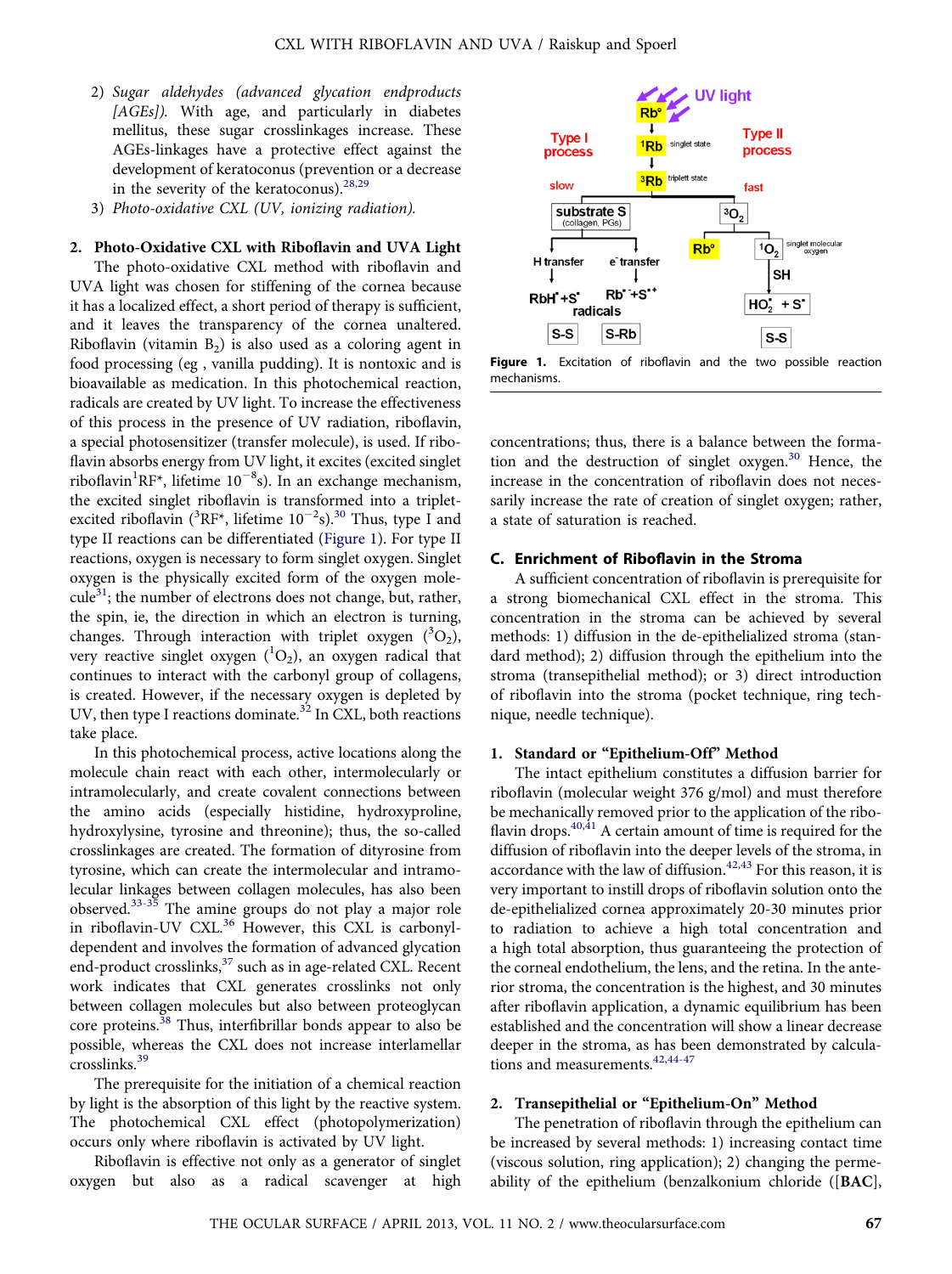ethylendiaminatetetraacetic acid [EDTA], channel forming peptides, mechanical changes); or 3) altering physicochemical properties of the riboflavin solution (osmolarity, iontophoresis, concentration).

BAC increases epithelial permeability by loosening the tight junctions. This pharmacological modification of corneal epithelial permeability represents a novel method to avoid epithelial debridement in CXL.<sup>[48,49](#page-8-0)</sup> Therefore, some surgeons modify the standard protocol and perform the treatment without removing the epithelium by using BAC, tetracaine, or pilocarpine containing BAC and EDTA.

The first systematic study concerning the CXL procedure without epithelial debridement was performed by Wollensak et al, who tested iso-osmolar riboflavin (with 20%  $d$ extran)  $+$  0.005% BAC in rabbit eyes and observed a slight biomechanical effect.<sup>[50](#page-8-0)</sup> Kissner et al tested several BAC concentrations with 0.1% riboflavin in 0.44% NaCl solution on rabbit eyes and observed good UV absorption and a biomechanical effect with a solution containing 0.02%  $BAC<sup>51</sup>$  $BAC<sup>51</sup>$  $BAC<sup>51</sup>$ 

An osmotic gradient from the apical to the basolateral side increases paracellular conductance with no ionic selectivity. Basolateral hypo-osmolarity increases paracellular conductance, and apical hypo-osmolarity also moderately increases paracellular conductance. A hydrostatic pressure gradient works as a driving force for water movement. Whereas an osmotic gradient also works as the driving force for water movement, ie, if the permeability of water is adequately larger than a certain solute, the concentration difference of the solute works as the driving force for water movement. Dextran inhibits the increase in paracellular conductance. These inhibitions are dependent on the concentration of dextran, regardless of the side of administration. For this reason, the riboflavin solution used in transepithelial CXL procedures should not contain dextran. However, the solution should contain 0.01% BAC and 0.44% NaCl to increase permeability of the epithelium, which will allow the riboflavin to reach a high concentration in the corneal stroma[.52](#page-8-0)

A promising method seems to be the use of channelforming peptides (NC-1059) to transiently open the intact epithelium barrier to allow the permeation of riboflavin into the stroma. This method should not be too toxic for epithelial cells. The first experimental studies testing this peptide for transepithelial CXL are very encouraging.<sup>[53-55](#page-8-0)</sup>

The permeability of the epithelium can also be increased by mechanical modification, such as the creation of pock-marks in the epithelium with a Daya disruptor.<sup>[56](#page-8-0)</sup>

#### 3. Direct Application

Daxer proposed the direct application of riboflavin into the stroma by making a pocket in the stroma and instilling the riboflavin into it.<sup>[57](#page-8-0)</sup> The same technique is used if intracorneal rings are implanted. Thus, the canal is filled with riboflavin, and the cornea is crosslinked.<sup>[58-60](#page-8-0)</sup>

Another possible approach is to deliver the riboflavin through a hole micro-needle array, which is inserted

through the epithelium into the anterior stroma. This tech-nique is currently under investigation.<sup>[61](#page-8-0)</sup>

#### 4. Iontophoresis

Iontophoresis is a noninvasive technique in which a weak electric current is used to enhance the penetration of electrically charged molecules into tissue. Riboflavin is negatively charged and suitable for iontophoresis. During the 5-minute iontophoresis, a sufficient riboflavin concentration is achieved in the stroma for CXL. Thus, this technique not only leaves the epithelium intact but also shortens the pretreatment time. $\frac{\bar{6}2}{ }$ 

### D. Absorption of the UV Radiation in the Cornea

The CXL effect can be confined to the corneal stroma if the majority of the UV light is absorbed there, ie, radiation has an effect only where it is absorbed and thus transfers energy to that tissue (first law of photochemistry).

For two reasons, a riboflavin concentration of 0.1% was chosen for the treatment of a stroma with a thickness of approximately  $400 \mu m$  (this value corresponds approximately to the average for keratoconus).[63](#page-8-0) First, the biomechanical effect in a large area of concentration (0.015 to 0.5%) is inde-pendent of the concentration.<sup>[64](#page-8-0)</sup> Second, low concentration avoids UV damage. $40$  A concentration of 0.1% produces a large absorption coefficient, [65,66](#page-8-0) so that 90% of the UV radiation is absorbed in the stroma, while the endothelium, the ocular lens, and the retina remain largely protected from the UV light. Because of the high absorption coefficient ( $\mu$ = 50 cm-1 ), the irradiation intensity of the UV light is decreased enough on its way through the cornea that with a radiation strength of 3  $mW/cm<sup>2</sup>$ , the destruction threshold for the endothelium is not reached.<sup>[42](#page-7-0)</sup> However, the absorption coefficient and concentration must also not be too high so that a layer of the stroma as thick as possible is crosslinked.

In a first approximate model, the concentration of riboflavin and the UV dosage can be used to calculate the CXL strength at a certain depth in the stroma.<sup>[43](#page-8-0)</sup>

#### III. UV DEVICES

Riboflavin has two absorption maxima at 365 nm and 430 nm; radiation with 365 nm achieves a greater CXL effect (W=h  $\cdot$  c/ $\lambda$ ) because of the higher energy content ( $\lambda$ =wavelength, c=velocity of light, h=Planck's constant).<sup>[67](#page-8-0)</sup> Because of the absorption maximum of riboflavin at 365 nm, this wavelength was specially chosen for the treatment with UV light. This achieves 90% absorption of the UV light in a 400-µm-thick de-epithelialized cornea without endangering the lens or the cornea.

The irradiation procedure is independent of the nature of the riboflavin application.

Today, various systems that use UV light emission diodes and supply a homogeneous irradiation strength of  $3 \text{ mW/cm}^2$ on a circular area 8 mm in diameter on the cornea are available as sources of UV radiation (eg, CCL-365, PESCHKE Meditrade GmbH, Huenenberg, Switzerland; UV-XTM, IROC GmbH, Zurich, Switzerland; CBM VEGA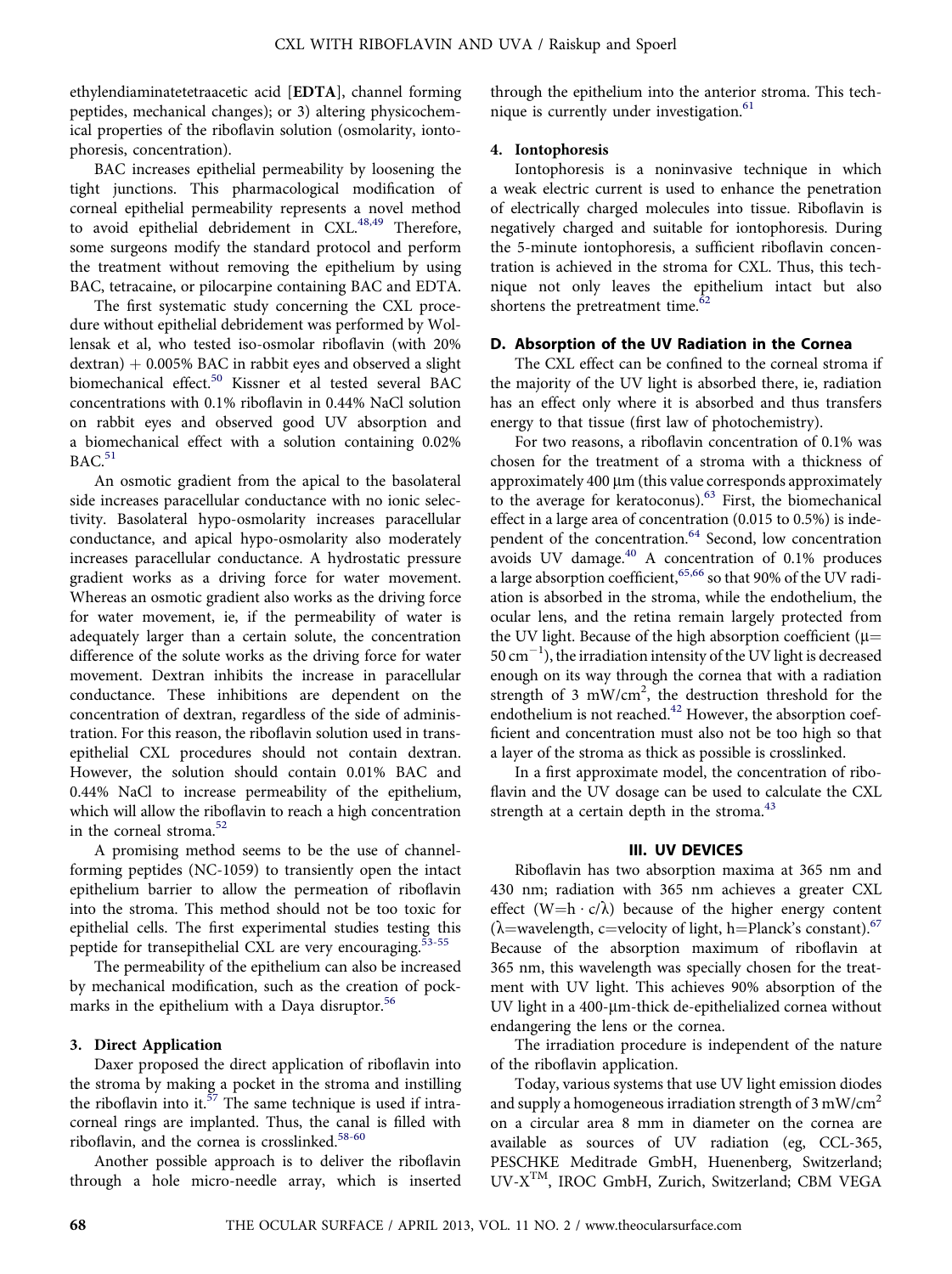X-linker; Construzione Strumenti Oftalmici, Florence, Italy). Some devices make it possible to choose the size of the area to be irradiated. The choice of an area 8 mm in diameter guarantees CXL in the central cornea only, without irradiation of the limbus, the sclera, or the goblet cells. The high degree of homogeneity of this radiation can, for example, be achieved with the irradiation device  $UV-X^{TM}$  with a special radiation homogenizer, which prevents local radiation peaks ("hot spots" at individual diodes), which could cause local damage to the endothelium.

Studies on the biomechanical effect of irradiation produced at an irradiance of 3 mW/cm<sup>2</sup> for periods of 5 to 60 minutes showed an optimal irradiation time of 30 minutes.<sup>[68](#page-8-0)</sup> A significant biomechanical increase in stiffness begins at 15 minutes, and an irradiation longer than 45 minutes achieves no further stiffening. Lanchares et al found that in porcine corneas, even after 60 minutes of irradiation, there was no longer any significant stiffening effect.<sup>[69](#page-8-0)</sup> This phenomenon is known as the photochemical effect of ionizing or ultraviolet radiation.<sup>[70](#page-8-0)</sup> There are two opposing photochemical processes: the accumulation of crosslinkages and the reduction of crosslinkages, $71$  and oxygen in the tissue could be responsible. In the beginning, oxygen is still present in a quantity sufficient to make the formation of crosslinkages possible. However, if oxygen is used up, the light energy is used to interfere with  $\text{CXL}^{32}$  $\text{CXL}^{32}$  $\text{CXL}^{32}$ .

All parameters (irradiation intensity, irradiation time, and riboflavin concentration) have been tested in experi-ments,<sup>[67](#page-8-0)</sup> including animal experiments,<sup>[40](#page-7-0)</sup> and have proven themselves in clinical studies.<sup>[15](#page-7-0)</sup>

In accordance with the photochemical law of reciprocity (Bunsen-Roscoe law), one achieves the same photochemical effect with a reduced irradiation time and a correspondingly increased irradiation intensity, such that the total dose remains the same. Such devices have been offered from companies such as IROC AG (UV- $X^{TM}$  2000, Zurich, Switzerland), PESCHKE GmbH (CCL-VARIO, Huenenberg, Switzerland) and Avedro, Inc.  $(KXL^{TM}, Waltham,$ MA, USA). In biomechanical studies, no difference could be noted between different irradiation times (irradiation intensities) when the radiation dose was the same.<sup>[72](#page-8-0)</sup> Early clinical results confirm this relationship.

## IV. EFFECTS AND EVIDENCE OF CXL

### A. Ex Vivo Evidence

Currently, the photochemically induced crosslinks in the cornea cannot be made visible directly by means of coloring methods or microscopic techniques. However, CXL causes changes to numerous physicochemical properties of the collagen-containing tissue, from which one can draw the indirect conclusion that CXL has taken place. Some CXL-produced changes to the corneal stroma include:

1) Increases in the stiffness, the bending stiffness, and the modulus of elasticity. The cornea that has been crosslinked with riboflavin/UVA is firmer than the normal cornea by a factor of 1.7; the firming effect is thus sufficient to compensate for the decreased stability seen in eyes with keratoconus.  $67,73,74$  The firming effect is greater in corneas in which there is a higher collagen content and in older corneas.<sup>[68,73](#page-8-0)</sup>

- 2) An increase in the shrinkage temperature. The shrinkage temperature of the cornea is increased after riboflavin/UVA treatment from  $63^{\circ}$ C to 70 $^{\circ}$ C. This also constitutes proof of the induction of CXL because the shrinkage temperature is positively corre-lated with the degree of CXL.<sup>[4,25](#page-7-0)</sup>
- 3) A decrease in the swelling percentage. Crosslinked collagen exhibits a decreased tendency to swell, $75$ which could be exploited in the treatment of bullous keratopathy and decompensated Fuchs endothelial dystrophy.[76](#page-8-0)
- 4) An increase in the thickness of the collagen fibers. The treatment also causes a 4.5% increase in the diameter of the collagen fibers in the anterior stroma.<sup>[77](#page-8-0)</sup>
- 5) An increase in the resistance to enzymatic degradation processes. In keratoconus, the proportions of collagendegrading enzymes in the tear liquid are increased, which can also contribute to a thinning of the corneal stroma.[78,79](#page-8-0) A cornea that has been treated with riboflavin/UVA is not as quickly enzymatically degraded by collagenase as an untreated cornea.<sup>[4](#page-7-0)</sup> This delayed degradation process also results in a lengthening of the turnover time of the collagen.
- 6) The creation of molecular aggregates with greater molecular weights.<sup>[80](#page-8-0)</sup>
- 7) A decrease in permeability. $81,82$  The degree of CXL increases with age and is cumulatively increased in long-lived proteins (eg, collagen). All of these changes to the physicochemical properties provide evidence that CXL has been induced in the cornea by the riboflavin/UVA treatment.

## B. Collagen CXL: A Nonthermal Process

If radiation is absorbed by tissue, it is transformed into other forms of energy, usually heat. With combination of riboflavin and UV light, the result is transformation of radiation energy into various forms of energy, including fluorescent radiation, chemical energy (binding energy crosslinks), and, to a small extent, heat. The CXL process is energetically comparable to photosynthesis, in which radiation energy is transformed into chemical energy (glucose) with the aid of pigments (chlorophyll).

In CXL of the cornea, light energy leads to a chemical modification of the collagen. For this reason, there is a maximum temperature increase of  $2-3$ °C during riboflavin/UV  $\text{CXL}^{83}$  $\text{CXL}^{83}$  $\text{CXL}^{83}$  and a thermal process is not possible. This temperature increase is well under the threshold for thermal damage to the collagen. If the applied irradiation intensity of 630 W/cm<sup>2</sup> (time=200 ms; diameter of the irradiated area $=0.2$  mm; power $=200$  mW) used for photocoagulation is compared with the irradiation intensity of 3 mW/cm<sup>2</sup> used in UV CXL, which is 200,000 times weaker, it becomes clear that the thermal effect is negligible in the photochemical method of CXL.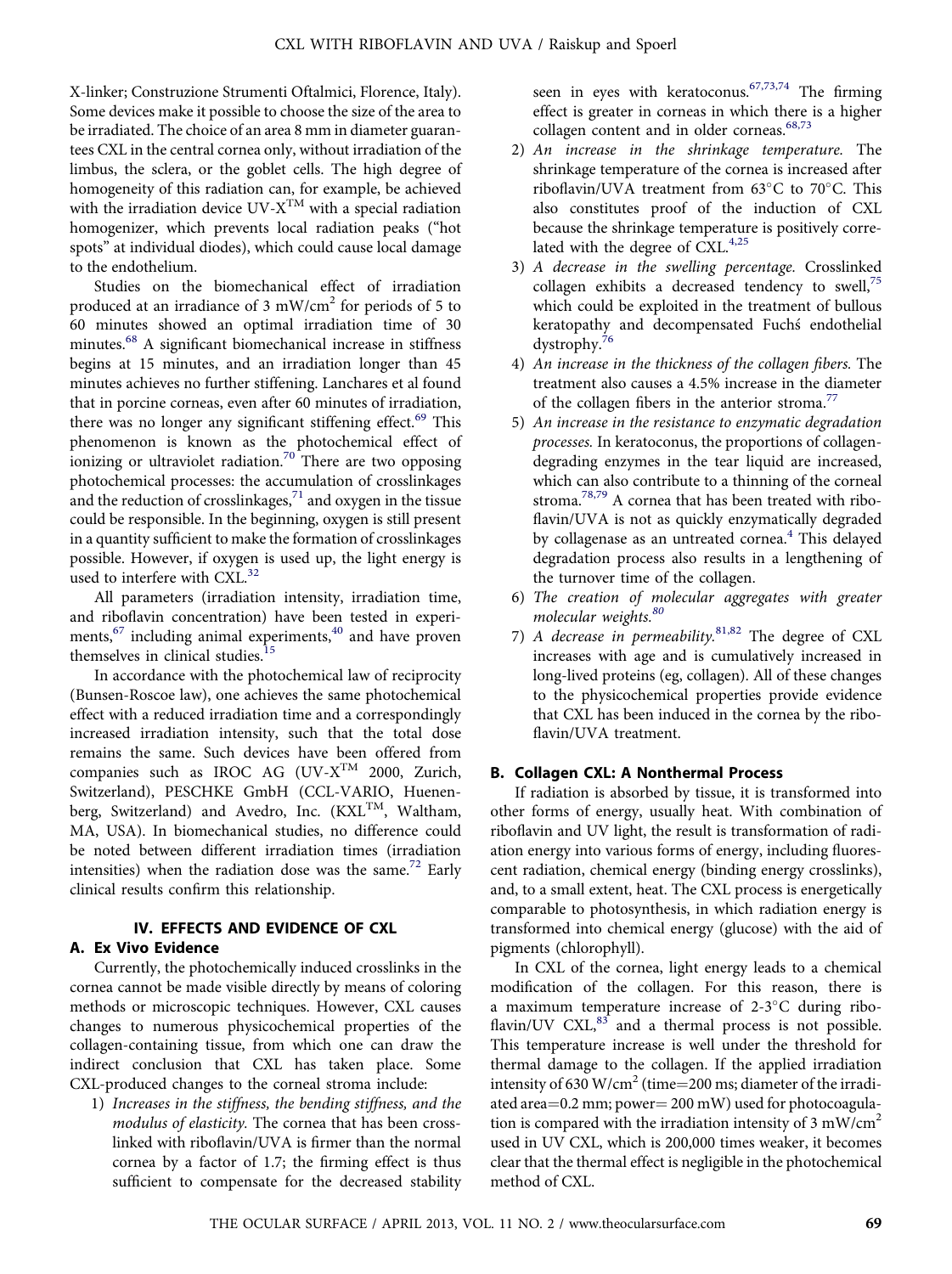## C. Greater CXL in the Anterior Cornea

With the photo-oxidative method, CXL is not homogeneous over the entire thickness of the cornea. Due to the strong absorption coefficient, the UV intensity decreases with increasing depth, which also suggests a decrease in CXL. A smaller increase in the fiber diameter of the posterior cornea,<sup>[77](#page-8-0)</sup> a greater enzymatic degradation,<sup>4,84</sup> and a greater shrinking effect<sup>[85](#page-8-0)</sup> in the posterior crosslinked cornea point to this decrease in CXL. In an experimental study on enucleated porcine eyes, it was shown that a stiffening effect was present only in the first third (approximately  $200 \mu m$ ) of the corneal stroma.<sup>74</sup> In these studies, two flaps with a thickness of 200 µm were cut from one eye in each case. The stiffness of the first of the treated flaps was significantly higher than those of the second treated flap and the corresponding control flaps. The second treated flaps were only minimally stiffer than the second untreated flaps. Analogous results were also seen in biochemical studies of the CXL in stroma layers at different depths. [84](#page-8-0)

The decreasing CXL effect with increasing depth can be explained as follows. The riboflavin concentration decreases linearly with increasing corneal depth, in accordance with the diffusion gradient.<sup>[44](#page-8-0)</sup> Additionally, the exponential decrease of the UV intensity is much greater, in accordance with the Beer-Lambert law. Because of this decrease, 65% of the UV radiation is absorbed in the first  $200 \mu m$ . Because the CXL effect is primarily dependent upon the intensity of the UV irradiation and, to a lesser extent, upon the concentration of riboflavin, the stiffening effect is greatest in the first  $200-250 \mu m$ .

## D. The Influence of CXL on Intraocular Pressure **Measurement**

In applanation tonometry, the corneal thickness and stiffness influence the measurement of intraocular pressure (IOP). Thus, it is to be expected that after CXL and stiffening of the cornea, the IOP measurement would be too high.

In an in vitro model on human corneas, an overestimation of the IOP by Goldmann applanation tonometer after CXL was in the range of  $1.3$ -3.1 mm Hg.<sup>[86](#page-8-0)</sup> However, because the cornea becomes firmer by only a factor of 1.7, ie, the Young's modulus increases by a factor of 1.7, the IOP is measured as, at most, 1.6 mm Hg too high, according to a calculation by Liu.<sup>[87](#page-9-0)</sup> In a study involving a large number of cases, this effect-an IOP value that is too high after  $CXL$ —was demonstrated with statistical significance. $88$ However, the influence of CXL on IOP measurements in individual cases is insignificant because of variations in IOP.

#### E. Cellular Changes after CXL

In addition to the biomechanical stiffening effect of the CXL procedure, the reaction of the corneal cells, especially with regard to safety, was also investigated. The keratocytes, endothelial cells, limbal epithelial stem cells, and goblet cells were investigated immediately after CXL and at follow-up, using histological methods and in vivo confocal microscopy.

# 1. Epithelial Cells

The removed epithelium was replaced by the remaining epithelial cells from the periphery in the 3-4 days following CXL. The limbal stem cells were not damaged during CXL if they were protected by the epithelial cells, which kept the riboflavin away.<sup>[89](#page-9-0)</sup>

In vivo scanning laser confocal analysis revealed that epithelium was very thin  $(10-20 \mu m)$  1 month after the CXL procedure in the apex region of keratoconus, and normal epithelium thickness, resembling preoperative data, was detected between 3 and 6 months after CXL.<sup>[90](#page-9-0)</sup>

## 2. Keratocytes

As a result of riboflavin/UVA treatment, apoptosis of keratocytes occurs in the anterior stroma (250-300  $\mu$ m).<sup>[91-93](#page-9-0)</sup> This was extensively investigated by histology and in vivo confocal laser scanning microscopy.<sup>[94,95](#page-9-0)</sup> Keratocyte apoptosis is accompanied by a lacunar edema that is anterior to the apoptotic keratocytes because of entrapped edema.<sup>96</sup> In experimental studies with standard CXL, a toxic threshold of  $0.5\,\mathrm{mW/cm^2}$  for 30 min (dosage  $0.65$ J/cm $^2$ ) was measured for keratocytes in rabbits.

In the weeks following CXL, new, activated keratocytes migrate from the periphery to the center.<sup>[97,98](#page-9-0)</sup> These activated keratocytes or fibroblasts did not contain  $\alpha$ -smooth muscle actin  $(\alpha$ -SMA)<sup>[99](#page-9-0)</sup> and did not exhibit a myofibroblast phenotype.

A major finding of in vivo confocal microscopy in the process of stromal healing was increased density (hyperreflectivity) of the extracellular matrix combined with the presence of keratocyte nuclei between 3 and 6 months after CXL; this was detected consistently at later followup. Another major finding was evidence of collagen compaction by new structured fibers in the anterior-mid stroma after CXL, expressed by late hyperdensity of the extracellular matrix, with activated (hyper-reflective) kera-tocyte nuclei and elongated cell processes.<sup>[89](#page-9-0)</sup> CXL induces cellular wound healing mechanisms and alters the normal structure and cellularity of the cornea for up to 36 months.<sup>[100](#page-9-0)</sup>

## 3. Endothelial Cells

The cytotoxic effect of CXL was investigated in porcine endothelial cell cultures<sup>[101](#page-9-0)</sup> and in rabbits<sup>[102](#page-9-0)</sup> to determine the toxic threshold of 0.35 mW/cm<sup>2</sup> for 30 min to prevent irradiance of the endothelium in treatment. A statistically nonsignificant reduction in endothelial cell count with respect to physiological reduction was observed after treatment (approximately 2% per year). Endothelial cell density and morphology were unaltered at corneal confocal micro-scopic examination at 1-year post-CXL treatment.<sup>[90](#page-9-0)</sup>

#### 4. Nerves

After CXL, the subepithelial nerve plexus disappears.[97,98,100](#page-9-0) Xia et al identified significant alteration of the morphology of the corneal nerves immediately after CXL, with regeneration occurring after  $7 \text{ days}$ .<sup>[103](#page-9-0)</sup>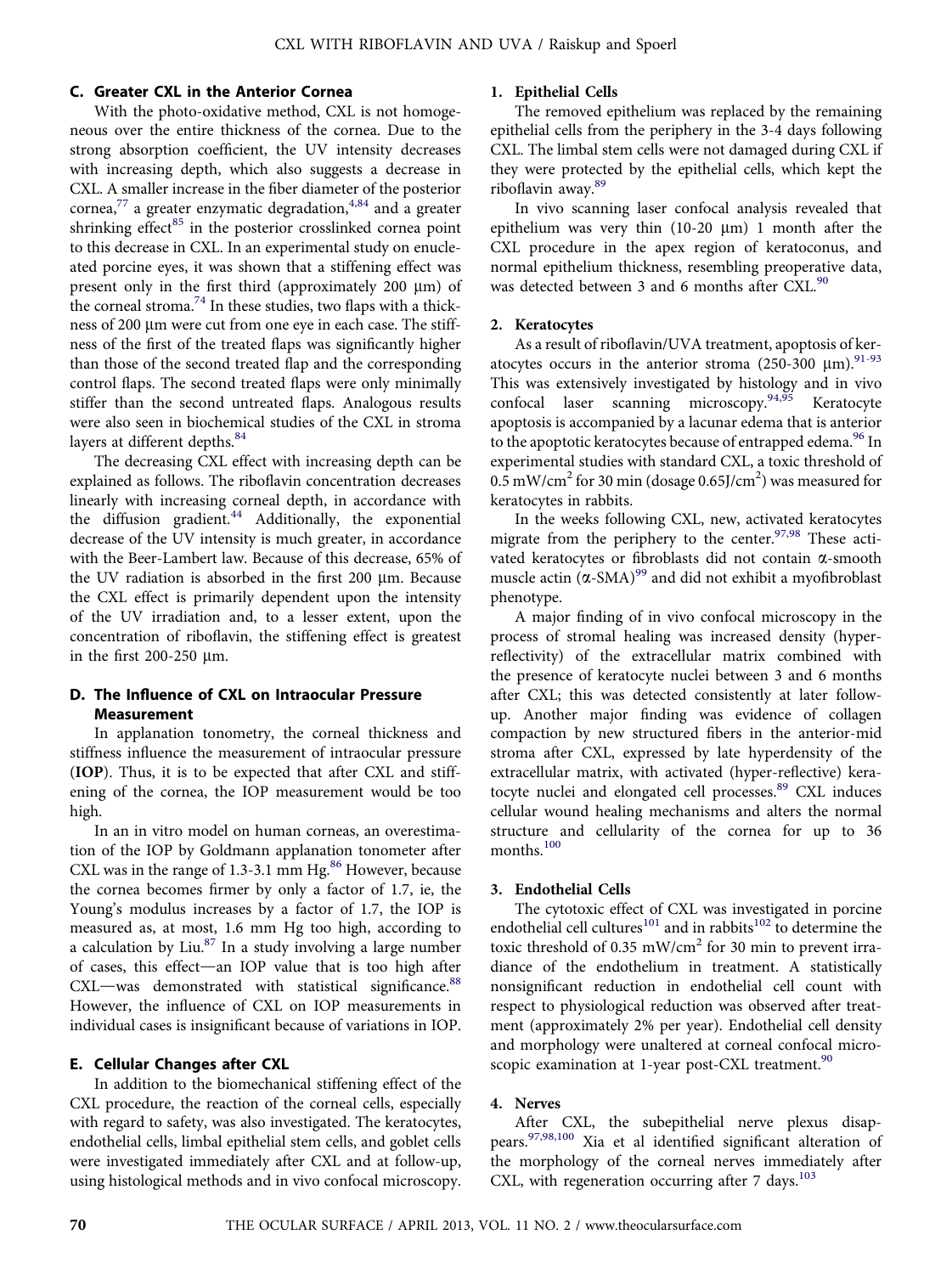## V. CXL IN THIN CORNEAS

Thin corneas with a stromal thickness of less than 400 mm are excluded from the standard treatment so as to avoid damaging the endothelial cells with the UV radiation.<sup>[42](#page-7-0)</sup> Because many patients with keratoconus have a corneal thickness of less than 400 µm, various methods of CXL have been developed to treat this patient population with varying degrees of success. Methods are described below.

- 1) Corneal thickness can be increased to 400  $\mu$ m by applying a hypo-osmolar riboflavin solution to produce swelling without reaching the toxicity threshold of the endothelium.<sup>[104](#page-9-0)</sup> The CXL effect is comparable to that in a cornea with a thickness of 400 mm because the anterior stroma barely swells while the posterior stroma swells greatly.<sup>[105](#page-9-0)</sup> Using this technique, it is possible to treat corneas with a minimum stromal thickness of 320  $\mu$ m.<sup>106</sup> Positive clinical results from this technique have been recorded<sup>[107](#page-9-0)</sup>
- 2) It has been suggested that the irradiation dose can be decreased in accordance with the thickness of the stroma (shorter irradiation time at an irradiation intensity of 3  $mW/cm<sup>2</sup>$ ) so as not to exceed the toxicity threshold of 0.63 J/cm<sup>2</sup> for the endothelium. This method has been used primarily for the CXL of thin corneas when no hypo-osmolar riboflavin solution was available for topical application.
- 3) To protect the endothelium from very high irradiation intensity, the epithelium is not removed from the thinnest place on a surface with a corneal thickness of  $\lt$ 400 µm.<sup>[108](#page-9-0)</sup> However, with the "customized epithelial debridement technique," not enough riboflavin penetrates below the epithelium; thus, no keratocyte changes and no clear line of demarcation (as is present with complete epithelium removal) could be found, which suggests an insufficient biomechanical effect.
- 4) With a brief application of riboflavin to the surface, a sufficient concentration in the anterior stroma should be achieved without riboflavin reaching the endothelium. Because the toxicity threshold of the endothelial cells is much higher without riboflavin, the endothelial cells would thus be protected, even in thin corneas  $(KXL^{TM}$  Technique). However, a prerequisite for this procedure is a short irradiation time with a high irradiation intensity (equal dose) to keep the diffusion time short. Unfortunately, no clinical experiences with this technique can currently be cited.
- 5) An increase in the concentration of riboflavin to 0.2% leads to a greater absorption of UV light in the anterior stroma and a decrease in UV exposure of the endothelium.

Combinations of various techniques described above, for example  $1 + 5$  or  $3 + 5$ , increase safety during the CXL of thin corneas.

### VI. SAFETY OF CXL

If possible, exposure of the eye to UV light should be avoided. Health and safety regulations allow a daily UVA irradiation intensity of 1 mW/cm<sup>2</sup> without a photosensitizer for the unprotected eye.<sup>[109](#page-9-0)</sup> Of this irradiation, approximately 35% is absorbed by the cornea, and it can be assumed that the endothelium is exposed to 0.65 mW/cm<sup>2</sup>. In animal experiments, the damage threshold of the endothelial cells for a 30-minute UVA irradiation without a photosensitizer was found to be 4 mW/cm<sup>2</sup>.<sup>[102](#page-9-0)</sup> For collagen CXL with riboflavin and UVA light, an irradiation of  $3 \text{ mW/cm}^2$  following the application of riboflavin is used. In a layer of stroma approximately 400  $\mu$ m thick, 90% of the UV radiation is absorbed in the cornea that has been treated with riboflavin, and the endothelium is exposed to only 0.18 mW/cm<sup>2.[42](#page-7-0)</sup> This value is under the damage threshold of 0.35 mW/cm<sup>2</sup> established in animal experiments for the endothelium<sup>[101](#page-9-0)</sup> and is also under  $0.65$  mW/cm<sup>2</sup>, which is referenced in health and safety regulations. For this reason, there is no danger to the lens or the retina.

Further safety for the retina can be achieved via the choice of irradiation equipment. Because of the short distance from the source of irradiation to the eye and the divergent irradiation (Koehler irradiation principle), the UV radiation is not focused on the retina. Thus, only very shallow irradiation densities, which lie well under the damage threshold, reach the lens and the retina. Using Scheimpflug imaging, Grewal<sup>[110](#page-9-0)</sup> and Vinciguerra<sup>[111](#page-9-0)</sup> found no significant difference in crystalline lens density before and 12 months after CXL. No retinal morphology changes after CXL were observed. Looking directly at the sun results in very high retinal irradiation densities because of the focusing effect.

#### VII. SUMMARY AND CONCLUSIONS

The CXL procedure performed by means of riboflavin and UVA light have resulted in significant increases in biomechanical rigidity in porcine and human corneas. From other experiments on the diameter of corneal collagen fibers, resistance to enzymatic digestion, and keratocyte loss after the CXL procedure, we could see that the CXL and cytotoxic effects are significantly higher in the anterior portion of the corneal stroma. This is caused by the significant increase in UVA absorption by riboflavin, leading to a rapid reduction in UVA irradiation and collagen CXL across the cornea. The anterior localization of the main CXL effect has the advantage of allowing us to achieve a relatively high increase in corneal rigidity in human eyes because of the relatively small thickness of the human cornea and to spare the endothelium, lens, and retina from cytotoxic damage. Other CXL methods that have been proposed and tested in vitro have a biomechanical effect on the cornea comparable to that of riboflavin-UVA treatment, but they cannot be used clinically because they produce corneal haze and scarring.<sup>[73](#page-8-0)</sup>

In summary, safe clinical application of CXL must adhere to the following requirements. 1) To facilitate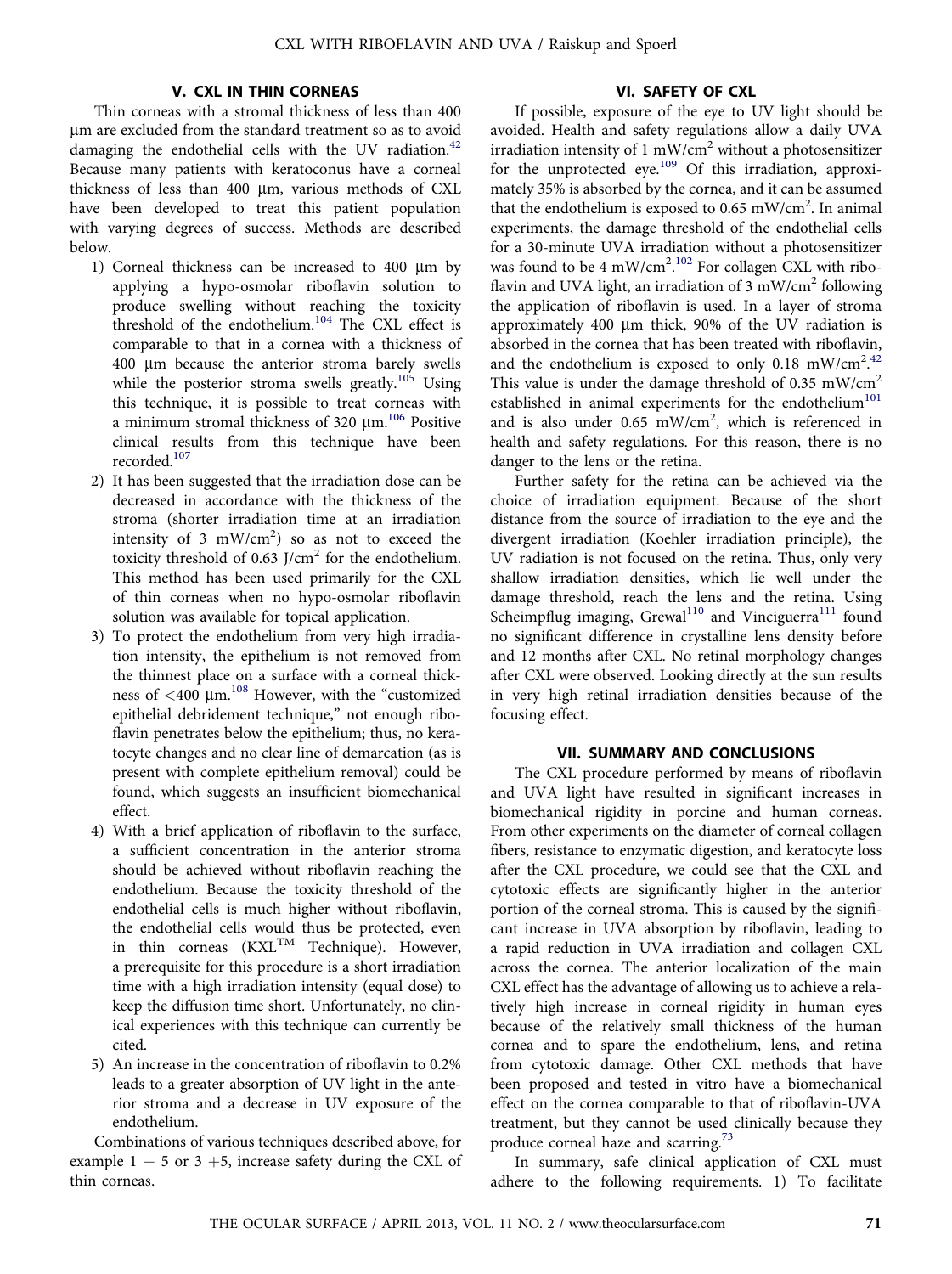<span id="page-7-0"></span>diffusion of riboflavin throughout the corneal stroma, the epithelium should be removed or a sufficient permeability of the epithelium must be guaranteed. 2) 0.1% riboflavin solution should be applied for at least 20 min before UV exposure (during UV exposure, the riboflavin serves as both a photosensitizer and a UV blocker). 3) The UV dosage of 5.4 J/cm<sup>2</sup> with a wavelength of 370 nm must be homogenous. 4) The cornea to be crosslinked must have a minimal thickness of 400  $\mu$ m to protect the endothelium.<sup>42</sup>

#### **REFERENCES**

- 1. Malik NS, Moss SJ, Ahmed N, et al. Ageing of the human corneal stroma: structural and biochemical changes. Biochim Biophys Acta 1992;1138:222-8
- 2. Sady C, Khosrof S, Nagaraj R. Advanced Maillard reaction and crosslinking of corneal collagen in diabetes. Biochem Biophys Res Commun 1995;214:793-7
- 3. Bailey AJ, Paul RG, Knott L. Mechanisms of maturation and ageing of collagen. Mech Ageing Dev 1998;106:1-56
- 4. Spoerl E, Wollensak G, Seiler T. Increased resistance of crosslinked cornea against enzymatic digestion. Curr Eye Res 2004;29:35-40
- 5. Tomkins O, Garzozi HJ. Collagen cross-linking: Strengthening the unstable cornea. Clin Ophthalmol 2008;2:863-7
- 6. Andreassen TT, Simonsen AH, Oxlund H. Biomechanical properties of keratoconus and normal corneas. Exp Eye Res 1980;31:435-41
- 7. Cannon DJ, Foster CS. Collagen crosslinking in keratoconus. Invest Ophthalmol Vis Sci 1978;17:63-5
- 8. Randleman JB. Post-laser in-situ keratomileusis ectasia: current understanding and future directions. Curr Opin Ophthalmol 2006;17:406-12
- 9. Elsheikh A, Wang D, Brown M, et al. Assessment of corneal biomechanical properties and their variation with age. Curr Eye Res 2007;32:11-9
- 10. Knox Cartwright NE, Tyrer JR, Marshall J. Age-related differences in the elasticity of the human cornea. Invest Ophthalmol Vis Sci 2010;52:4324-9
- 11. Madhukumar E, Vijayammal PL. Influence of cigarette smoke on cross-linking of dermal collagen. Indian J Exp Biol 1997;35:483-6
- 12. Kennedy C, Bastiaens MT, Bajdik CD, et al. Effect of smoking and sun on the aging skin. J Invest Dermatol 2003;120:548-54
- 13. Spoerl E, Wollensak G, Reber F, Pillunat L. Cross-linking of human amniotic membrane by glutaraldehyde. Ophthalmic Res 2004;36:71-7
- 14. Chan BP, So KF. Photochemical crosslinking improves the physicochemical properties of collagen scaffolds. J Biomed Mater Res A 2005;75:689-701
- 15. Wollensak G, Spoerl E, Seiler T. Riboflavin/ultraviolet-a-induced collagen crosslinking for the treatment of keratoconus. Am J Ophthalmol 2003;135:620-7
- 16. Hafezi F, Kanellopoulos J, Wiltfang R, Seiler T. Corneal collagen crosslinking with riboflavin and ultraviolet A to treat induced keratectasia after laser in situ keratomileusis. J Cataract Refract Surg 2007;33: 2035-40
- 17. Kohlhaas M, Spoerl E, Speck A, et al. [A new treatment of keratectasia after LASIK by using collagen with riboflavin/UVA light cross-linking]. Klin Monbl Augenheilkd 2005;222:430-6. German
- 18. Kagan HM, Trackman PC. Properties and function of lysyl oxidase. Am J Respir Cell Mol Biol 1991;5:206-10
- 19. Li X, Rabinowitz YS, Tang YG, et al. Two-stage genome-wide linkage scan in keratoconus sib pair families. Invest Ophthalmol Vis Sci 2006;47:3791-5
- 20. Bykhovskaya Y, Li X, Epifantseva I, et al. Variation in the lysyl oxidase (LOX) gene is associated with keratoconus in family-based and casecontrol studies. Invest Ophthalmol Vis Sci 2012;53:4152-7
- 21. Avetisov S, Mamikonian V, Novikov I. [The role of tear acidity and Cu-cofactor of lysyl oxidase activity in the pathogenesis of keratoconus]. Vestn Oftalmol 2011;127:3-8. Russian
- 22. Uzawa K, Marshall MK, Katz EP, et al. Altered posttranslational modifications of collagen in keloid. Biochem Biophys Res Commun 1998;249:652-5
- 23. Spoerl E, Seiler T. Techniques for stiffening the cornea. J Refract Surg 1999;15:711-3
- 24. Paik DC, Wen Q, Airiani S, et al. Aliphatic beta-nitro alcohols for non-enzymatic collagen cross-linking of scleral tissue. Exp Eye Res 2008;87:279-85
- 25. Paik DC, Wen Q, Braunstein RE, et al. Initial studies using aliphatic beta-nitro alcohols for therapeutic corneal cross-linking. Invest Ophthalmol Vis Sci 2009;50:1098-105
- 26. Avila MY, Gerena VA, Navia JL. Corneal crosslinking with genipin, comparison with UV-Riboflavin in ex-vivo model. Mol Vis 2012;18: 1068-73
- 27. Avila MY, Navia JL. Effect of genipin collagen crosslinking on porcine corneas. J Cataract Refract Surg 2010;36:659-64
- 28. Kuo IC, Broman A, Pirouzmanesh A, Melia M. Is there an association between diabetes and keratoconus? Ophthalmology 2006;113: 184-90
- 29. Seiler T, Huhle S, Spoerl E, Kunath H. Manifest diabetes and keratoconus: a retrospective case-control study. Graefes Arch Clin Exp Ophthalmol 2000;238:822-5
- 30. Huang R, Choe E, Min DB. Kinetics for singlet oxygen formation by riboflavin photosensitization and the reaction between riboflavin and singlet oxygen. J Food Sci 2004;69:C726-32
- 31. Elstner EF. Der Sauerstoff Biochemie, Biologie, Medizin. Mannhaim-Leipzig-Wien-Zürich, 1990:288. German
- 32. Kamaev P, Friedman MD, Sherr E, Muller D. Photochemical kinetics of corneal cross-linking with riboflavin. Invest Ophthalmol Vis Sci 2012;53:2360-7
- 33. Balasubramanian D, Kanwar R. Molecular pathology of dityrosine cross-links in proteins: structural and functional analysis of four proteins. Mol Cell Biochem 2002;234-235:27-38
- 34. Kato Y, Uchida K, Kawakishi S. Aggregation of collagen exposed to UVA in the presence of riboflavin: a plausible role of tyrosine modification. Photochem Photobiol 1994;59:343-9
- 35. Marcovich AL, Brandis A, Daphna O, et al. Stiffening of rabbit corneas by the bacteriochlorphyll derivate WST11 using near infrared light. Invest Ophthalmol Vis Sci 2012;53:6378-88
- 36. McCall AS, Kraft S, Edelhauser HF, et al. Mechanisms of corneal tissue cross-linking in response to treatment with topical riboflavin and long-wavelength ultraviolet radiation (UVA). Invest Ophthalmol Vis Sci 2010;51:129-38
- 37. Brummer G, Littlechild S, McCall S, et al. The role of non-enzymatic glycation and carbonyls in collagen crosslinking for the treatment of keratoconus. Invest Ophthalmol Vis Sci 2011;52:6363-9
- 38. Zhang Y, Conrad AH, Conrad GW. Effects of ultraviolet-A and riboflavin on the interaction of collagen and proteoglycans during corneal cross-linking. J Biol Chem 2011;286:13011-22
- 39. Wollensak G, Sporl E, Mazzotta C, et al. Interlamellar cohesion after corneal crosslinking using riboflavin and ultraviolet A light. Br J Ophthalmol 2011;95:876-80
- 40. Sporl E, Schreiber J, Hellmund K, et al. [Studies on the stabilization of the cornea in rabbits]. Ophthalmologe 2000;97:203-6. German
- 41. Hayes S, O'Brart DP, Lamdin LS, et al. Effect of complete epithelial debridement before riboflavin-ultraviolet-A corneal collagen crosslinking therapy. J Cataract Refract Surg 2008;34:657-61
- 42. Spoerl E, Mrochen M, Sliney D, et al. Safety of UVA-riboflavin crosslinking of the cornea. Cornea 2007;26:385-9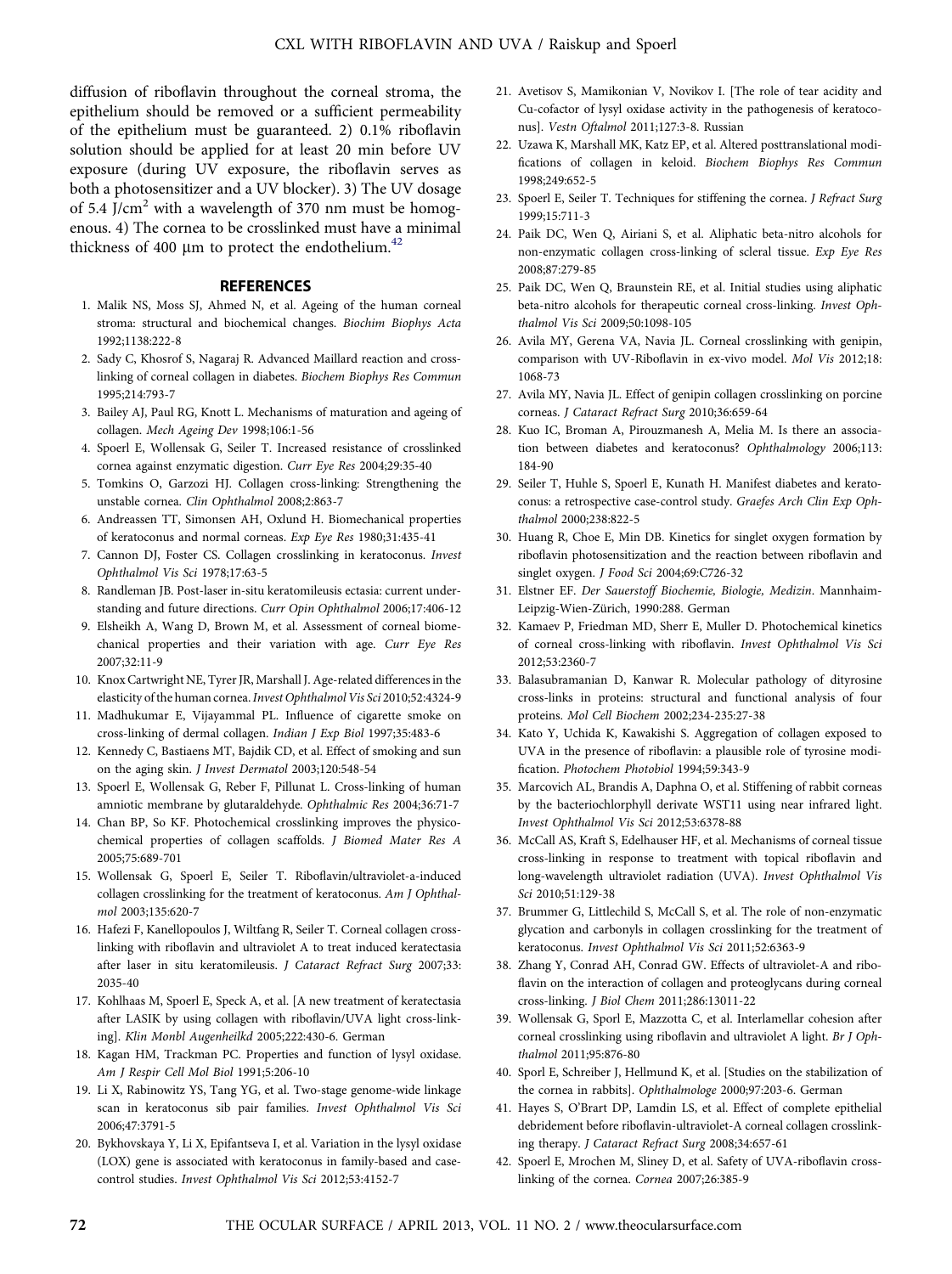- <span id="page-8-0"></span>43. Schumacher S, Mrochen M, Wernli J, et al. Optimization model for UV-riboflavin corneal cross-linking. Invest Ophthalmol Vis Sci 2012;53:762-9
- 44. Cui L, Huxlin KR, Xu L, et al. High-resolution, noninvasive, twophoton fluorescence measurement of molecular concentrations in corneal tissue. Invest Ophthalmol Vis Sci 2011;52:2556-64
- 45. Kampik D, Ralla B, Keller S, et al. Influence of corneal collagen crosslinking with riboflavin and ultraviolet-a irradiation on excimer laser surgery. Invest Ophthalmol Vis Sci 2010;51:3929-34
- 46. Spoerl E, Raiskup F, Kampik D, Geerling G. Correlation between UV absorption and riboflavin concentration in different depths of the cornea in CXL. Curr Eye Res 2010;35:1040-1. author reply 1042-3
- 47. Friedman MD, Pertaub R, Usher D, et al. Advanced corneal crosslinking system with fluorescence dosimetry. J Ophthalmol 2012;2012: 303459
- 48. Boxer Wachler BS. Corneal collagen cross-linking with riboflavin. Cataract Refract Surg Today 2005;1:73-4
- 49. Pinelli R. Corneal crosslinking with riboflavin: Entering a new era in ophthalmology. Ophthalmology Times Europe 2006;2:36-8
- 50. Wollensak G, Iomdina E. Biomechanical and histological changes after corneal crosslinking with and without epithelial debridement. J Cataract Refract Surg 2009;35:540-6
- 51. Kissner A, Spoerl E, Jung R, et al. Pharmacological modification of the epithelial permeability by benzalkonium chloride in UVA/Riboflavin corneal collagen cross-linking. Curr Eye Res 2010;35:715-21
- 52. Raiskup F, Pinelli R, Spoerl E. Riboflavin osmolar modification for transepithelial corneal cross-linking. Curr Eye Res 2012;37:234-8
- 53. Martin J, Malreddy P, Iwamoto T, et al. NC-1059: a channel-forming peptide that modulates drug delivery across in vitro corneal epithelium. Invest Ophthalmol Vis Sci 2009;50:3337-45
- 54. Somasekharan S, Brandt R, Iwamoto T, et al. Epithelial barrier modulation by a channel forming peptide. J Membr Biol 2008;222:17-30
- 55. Zhang Y, Sukthankar P, Tomich JM, Conrad GW. Effect of the synthetic NC-1059 peptide on diffusion of riboflavin across an intact corneal epithelium. Invest Ophthalmol Vis Sci 2012;53:2620-9
- 56. Cummings A, Daya SM, Kanellopoulos AJ, et al. The future of corneal collagen crosslinking. Cataract Refract Surg Today Europe 2011:36-58. Jan. [http://bmctoday.net/crstodayeurope/2011/01/article.](http://bmctoday.net/crstodayeurope/2011/01/article.asp?f=the-future-of-corneal-collagen-crosslinking) [asp?f=the-future-of-corneal-collagen-crosslinking](http://bmctoday.net/crstodayeurope/2011/01/article.asp?f=the-future-of-corneal-collagen-crosslinking)
- 57. Daxer A, Mahmoud HA, Venkateswaran RS. Corneal crosslinking and visual rehabilitation in keratoconus in one session without epithelial debridement: new technique. Cornea 2010;29:1176-9
- 58. Coskunseven E, Jankov 2nd MR, Hafezi F, et al. Effect of treatment sequence in combined intrastromal corneal rings and corneal collagen crosslinking for keratoconus. J Cataract Refract Surg 2009;35:2084-91
- 59. Ertan A, Karacal H, Kamburoglu G. Refractive and topographic results of transepithelial cross-linking treatment in eyes with intacs. Cornea 2009;28:719-23
- 60. Kamburoglu G, Ertan A. Intacs implantation with sequential collagen cross-linking treatment in postoperative LASIK ectasia. J Refract Surg 2008;24:S726-9
- 61. Daugimont L, Baron N, Vandermeulen G, et al. Hollow microneedle arrays for intradermal drug delivery and DNA electroporation. J Membr Biol 2010;236:117-25
- 62. Vinciguerra R, Spoerl E, Romano MR, et al. Comparative stress strain measurements of human corneas after transepithelial UV-induced cross-linking: impregnation with iontophoresis, different riboflavin solutions and irradiance power. Invest Ophthalmol Vis Sci 2012;53. E-abstract #1518
- 63. Pflugfelder SC, Liu Z, Feuer W, Verm A. Corneal thickness indices discriminate between keratoconus and contact lens-induced corneal thinning. Ophthalmology 2002;109:2336-41
- 64. Schreiber J. Verfestigung der Hornhaut durch UVA 365 nm und Riboflavin oder durch Glutaraldehyd. Thesis, TU Dresden 2003. German
- 65. Wollensak G, Aurich H, Wirbelauer C, Sel S. Significance of the riboflavin film in corneal collagen crosslinking. J Cataract Refract Surg 2010;36:114-20
- 66. Iseli HP, Popp M, Seiler T, et al. Laboratory measurement of the absorption coefficient of riboflavin for ultraviolet light (365 nm). J Refract Surg 2011;27:195-201
- 67. Spoerl E, Huhle M, Seiler T. Induction of cross-links in corneal tissue. Exp Eye Res 1998;66:97-103
- 68. Ahearne M, Yang Y, Then KY, Liu KK. Non-destructive mechanical characterisation of UVA/riboflavin crosslinked collagen hydrogels. Br J Ophthalmol 2008;92:268-71
- 69. Lanchares E, Del Buey MA, Cristobal JA, et al. Biomechanical property analysis after corneal collagen cross-linking in relation to ultraviolet A irradiation time. Graefes Arch Clin Exp Ophthalmol 2011;249:1223-7
- 70. Sionkowska A. Thermal stability of UV-irradiated collagen in bovine lens capsules and in bovine cornea. J Photochem Photobiol B 2005;80:87-92
- 71. Mark HF. Encyclopedia of polymer science and engineering. New York, Wiley, 1986
- 72. Wernli J, Schumacher S, Spoerl E, Mrochen M. The efficacy of corneal cross-linking shows a sudden decrease with very high intensity UV-light and short treatment time. Invest Ophthalmol Vis Sci 2013 Jan 8. Epub ahead of print
- 73. Wollensak G, Spoerl E, Seiler T. Stress-strain measurements of human and porcine corneas after riboflavin-ultraviolet-A-induced cross-linking. J Cataract Refract Surg 2003;29:1780-5
- 74. Kohlhaas M, Spoerl E, Schilde T, et al. Biomechanical evidence of the distribution of cross-links in corneas treated with riboflavin and ultraviolet A light. J Cataract Refract Surg 2006;32:279-83
- 75. Wollensak G, Aurich H, Pham DT, Wirbelauer C. Hydration behavior of porcine cornea crosslinked with riboflavin and ultraviolet A. J Cataract Refract Surg 2007;33:516-21
- 76. Ehlers N, Hjortdal J. Riboflavin-ultraviolet light induced cross-linking in endothelial decompensation. Acta Ophthalmol 2008;86:549-51
- 77. Wollensak G, Wilsch M, Spoerl E, Seiler T. Collagen fiber diameter in the rabbit cornea after collagen crosslinking by riboflavin/UVA. Cornea 2004;23:503-7
- 78. Mackiewicz Z, Maatta M, Stenman M, et al. Collagenolytic proteinases in keratoconus. Cornea 2006;25:603-10
- 79. Seppala HP, Maatta M, Rautia M, et al. EMMPRIN and MMP-1 in keratoconus. Cornea 2006;25:325-30
- 80. Wollensak G, Redl B. Gel electrophoretic analysis of corneal collagen after photodynamic cross-linking treatment. Cornea 2008;27:353-6
- 81. Stewart JM, Schultz DS, Lee OT, Trinidad ML. Exogenous collagen crosslinking reduces scleral permeability: modeling the effects of age-related cross-link accumulation. Invest Ophthalmol Vis Sci 2009;50:352-7
- 82. Stewart JM, Schultz DS, Lee OT, Trinidad ML. Collagen cross-links reduce corneal permeability. Invest Ophthalmol Vis Sci 2009;50:1606-12
- 83. Mencucci R, Mazzotta C, Rossi F, et al. Riboflavin and ultraviolet A collagen crosslinking: in vivo thermographic analysis of the corneal surface. J Cataract Refract Surg 2007;33:1005-8
- 84. Schilde T, Kohlhaas M, Spoerl E, Pillunat LE. [Enzymatic evidence of the depth dependence of stiffening on riboflavin/UVA treated corneas]. Ophthalmologe 2008;105:165-9. German
- 85. Spoerl E, Wollensak G, Dittert DD, Seiler T. Thermomechanical behavior of collagen-cross-linked porcine cornea. Ophthalmologica 2004;218:136-40
- 86. Romppainen T, Bachmann LM, Kaufmann C, et al. Effect of riboflavin-UVA-induced collagen cross-linking on intraocular pressure measurement. Invest Ophthalmol Vis Sci 2007;48:5494-8